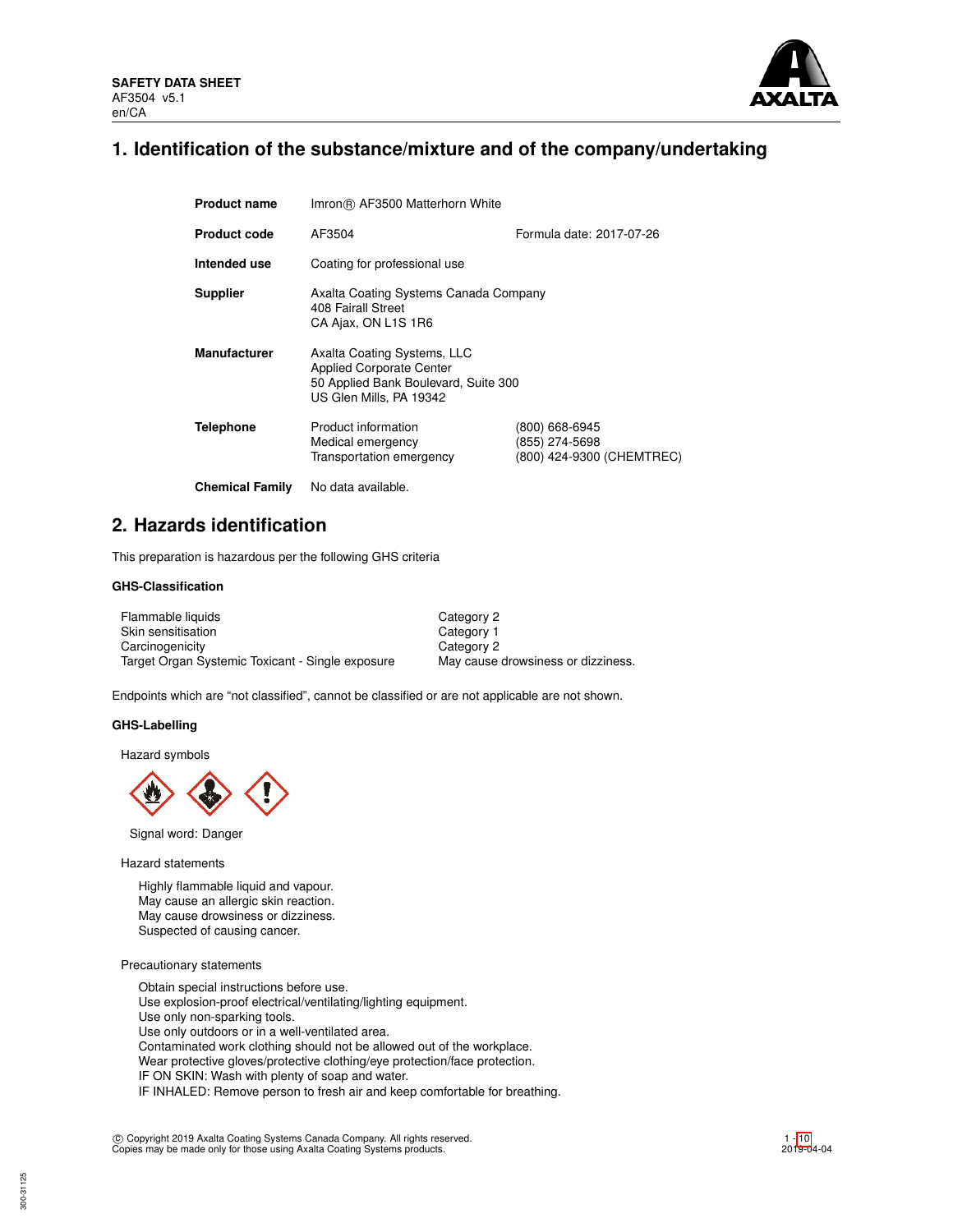

Specific treatment (see supplemental first aid instructions on this label). If skin irritation or rash occurs: Get medical advice/ attention. Wash contaminated clothing before reuse. Store in a well-ventilated place. Keep container tightly closed. Store locked up. Dispose of contents/container in accordance with local regulations. Keep away from heat, hot surfaces, sparks, open flames and other ignition sources. No smoking. Ground and bond container and receiving equipment. Take action to prevent static discharges. Avoid breathing dust/ fume/ gas/ mist/ vapours/ spray. IF ON SKIN (or hair): Take off immediately all contaminated clothing. Rinse skin with water or shower.

## **Other hazards which do not result in classification**

Intentional misuse by deliberately concentrating and inhaling the contents may be harmful or fatal.

**The following percentage of the mixture consists of ingredient(s) with unknown acute toxicity:** 1.2 %

## **3. Composition/information on ingredients**

Mixture of synthetic resins, pigments, and solvents

### **Components**

| CAS-No.       | Chemical name                                                             | Concentration |
|---------------|---------------------------------------------------------------------------|---------------|
| 13463-67-7    | Titanium dioxide                                                          | 32.9%         |
| 123-86-4      | Butyl acetate                                                             | $10 - 30%$    |
| 110-43-0      | Methyl amyl ketone                                                        | $3 - 7%$      |
| $98 - 56 - 6$ | 4-chlorobenzotrifluoride                                                  | 1 - 5%        |
| 67-64-1       | Acetone                                                                   | 1 - 5%        |
| 763-69-9      | Ethyl 3-ethoxy propionate                                                 | 1 - 5%        |
| 41556-26-7    | $\text{Bis}(1,2,2,6,6\text{-}pentamethyl-4-piperidinyl)$<br>seba-<br>cate | $0.1 - 1.0\%$ |
| 82919-37-7    | Decanedioic acid, methyl 1,2,2,6,6-pentamethyl-<br>4-piperidinyl ester    | $0.1 - 1.0\%$ |
| 1445-45-0     | Trimethyl orthoacetate                                                    | $0.1 - 1.0\%$ |

Actual concentration ranges withheld as a trade secret. Non-regulated ingredients 30 - 40%

## **4. First aid measures**

#### **Eye contact**

Remove contact lenses. Irrigate copiously with clean, fresh water for at least 15 minutes, holding the eyelids apart. Seek medical advice.

### **Skin contact**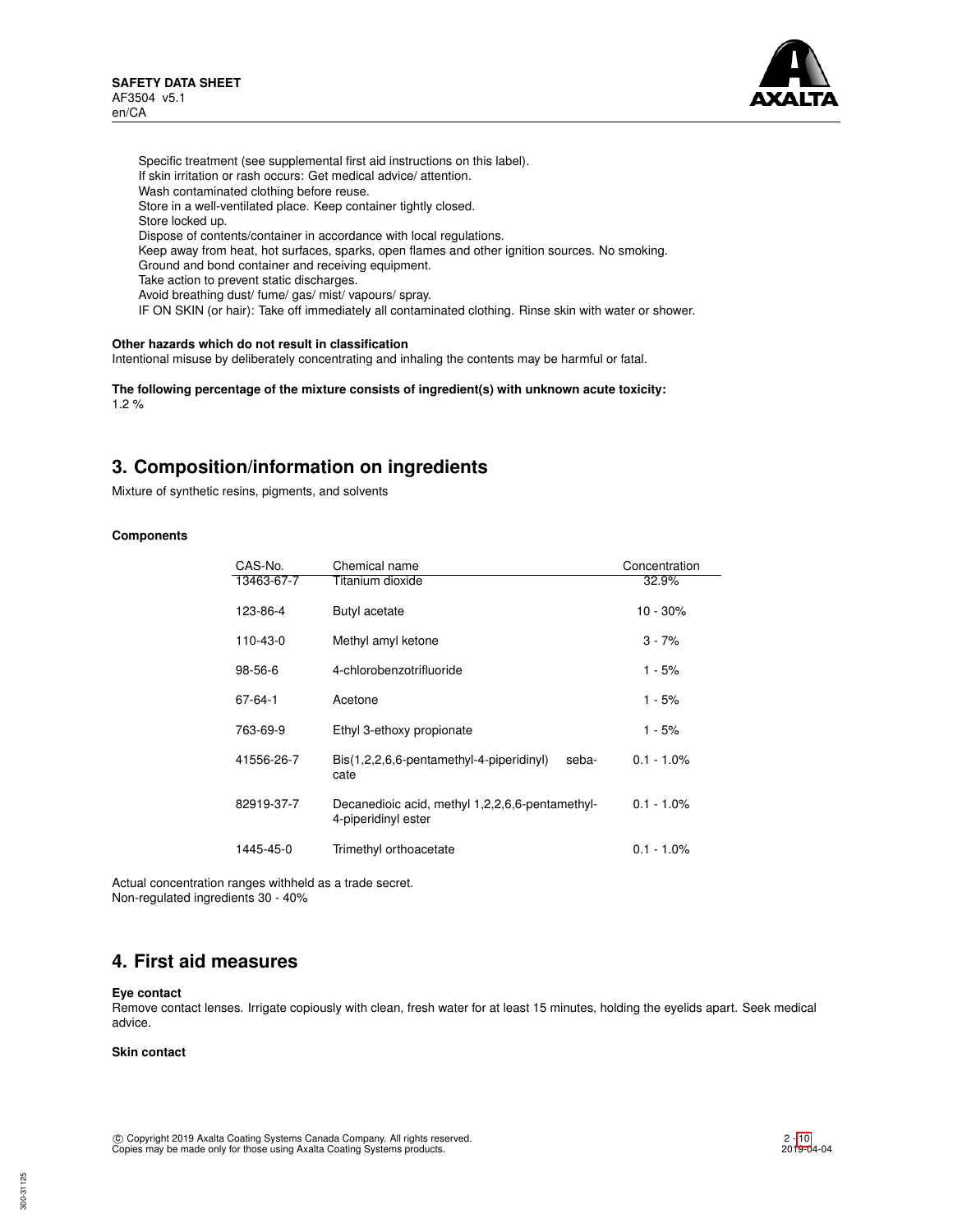

Do NOT use solvents or thinners. Take off all contaminated clothing immediately. Wash skin thoroughly with soap and water or use recognized skin cleanser. If skin irritation persists, call a physician.

#### **Inhalation**

Avoid inhalation of vapour or mist. Move to fresh air in case of accidental inhalation of vapours. If breathing is irregular or stopped, administer artificial respiration. If unconscious place in recovery position and seek medical advice. If symptoms persist, call a physician.

#### **Ingestion**

If swallowed, seek medical advice immediately and show this safety data sheet (SDS) or product label. Do NOT induce vomiting. Keep at rest.

#### **Most Important Symptoms/effects, acute and delayed**

#### **Inhalation**

May cause nose and throat irritation. May cause nervous system depression characterized by the following progressive steps: headache, dizziness, nausea, staggering gait, confusion, unconsciousness. Reports have associated repeated and prolonged overexposure to solvents with permanent brain and nervous system damage. If this product mixed with an isocyanate activator/hardener (see SDS for the activator), the following health effects may apply: Exposure to isocyanates may cause respiratory sensitization. This effect may be permanent. Symptoms include an asthma-like reaction with shortness of breath, wheezing, cough or permanent lung sensitization. This effect may be delayed for several hours after exposure. Repeated overexposure to isocyanates may cause a decrease in lung function, which may be permanent. Individuals with lung or breathing problems or prior reactions to isocyanates must not be exposed to vapors or spray mist of this product.

#### **Ingestion**

May result in gastrointestinal distress.

#### **Skin or eye contact**

May cause irritation or burning of the eyes. Repeated or prolonged liquid contact may cause skin irritation with discomfort and dermatitis. If this product is mixed with an isocyanate, skin contact may cause sensitization.

#### **Indication of Immediate medical attention and special treatment needed if necessary**

No data available on the product. See section 3 and 11 for hazardous ingredients found in the product.

## **5. Firefighting measures**

#### **Suitable extinguishing media**

Universal aqueous film-forming foam, Carbon dioxide (CO2), Dry chemical

## **Extinguishing media which shall not be used for safety reasons**

High volume water jet

## **Hazardous combustion products**

CO, CO2, smoke, and oxides of any heavy metals that are reported in "Composition, Information on Ingredients" section.

#### **Fire and Explosion Hazards**

Flammable liquid. Vapor/air mixture will burn when an ignition source is present.

#### **Special Protective Equipment and Fire Fighting Procedures**

Full protective flameproof clothing should be worn as appropriate. Wear self-contained breathing apparatus for firefighting if necessary. In the event of fire, cool tanks with water spray. Do not allow run-off from fire fighting to enter public sewer systems or public waterways.

## **6. Accidental release measures**

### **Procedures for cleaning up spills or leaks**

Ventilate area. Remove sources of ignition. Prevent skin and eye contact and breathing of vapor. If the material contains, or is mixed with an isocyanate activator/hardener: Wear a positive-pressure, supplied-air respirator (NIOSH approved TC-19C), eye protection, gloves and protective clothing. Pour liquid decontamination solution over the spill and allow to sit at least 10 minutes. Typical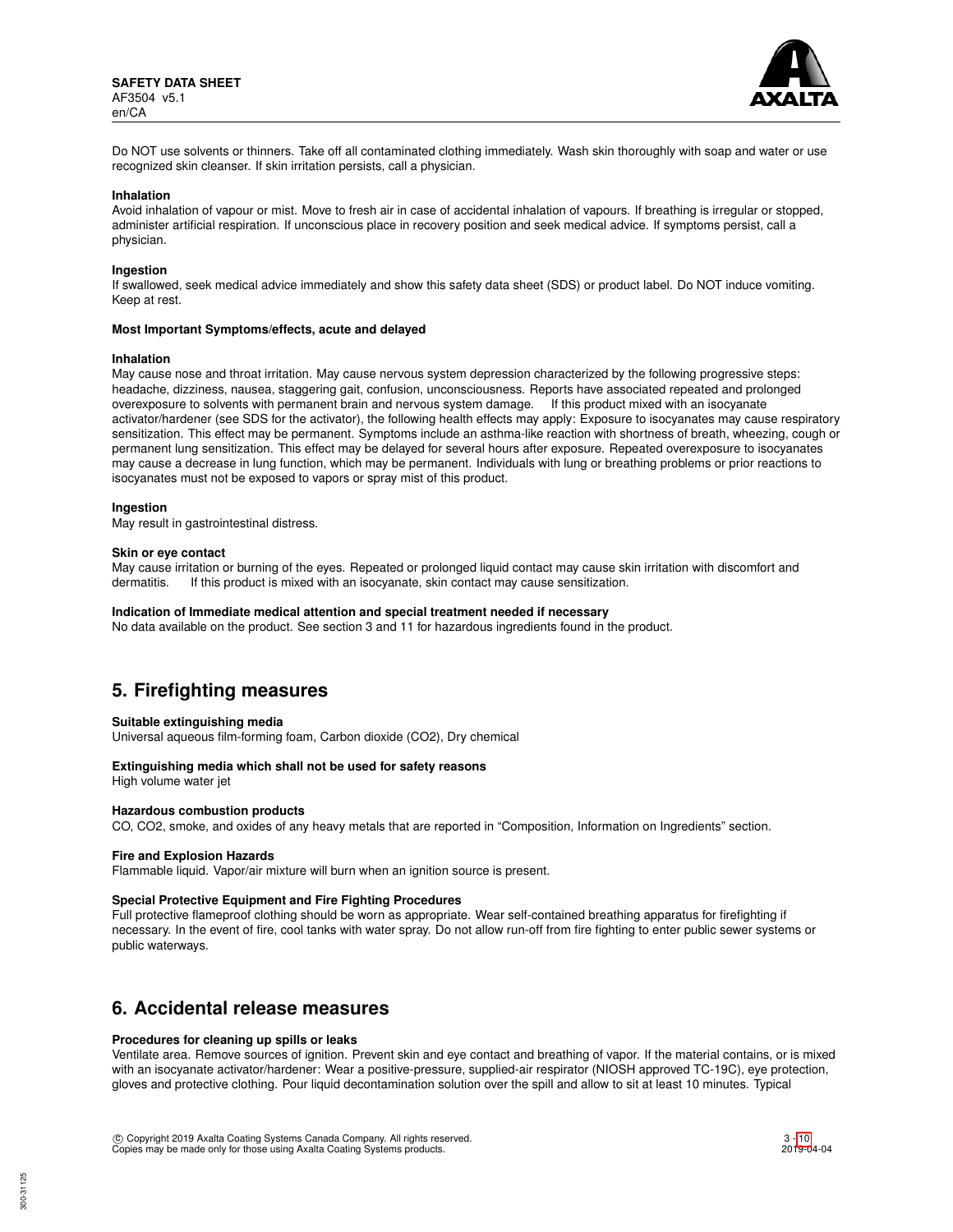

decontamination solutions for isocyanate containing materials are: 20% Surfactant (Tergitol TMN 10) and 80% Water OR 0 -10% Ammonia, 2-5% Detergent and Water (balance) Pressure can be generated. Do not seal waste containers for 48 hours to allow C02 to vent. After 48 hours, material may be sealed and disposed of properly. If material does not contain or is not mixed with an isocyanate activator/hardener: Wear a properly fitted air-purifying respirator with organic vapor cartridges (NIOSH approved TC-23C), eye protection, gloves and protective clothing. Confine, remove with inert absorbent, and dispose of properly.

#### **Environmental precautions**

Do not let product enter drains. Notify the respective authorities in accordance with local law in the case of contamination of rivers, lakes or waste water systems.

## **7. Handling and storage**

## **Precautions for safe handling**

Observe label precautions. Keep away from heat, sparks, flame, static discharge and other sources of ignition. VAPORS MAY CAUSE FLASH FIRE. Close container after each use. Ground containers when pouring. Do not transfer contents to bottles or unlabeled containers. Wash thoroughly after handling and before eating or smoking. Do not store above 49 °C (120 °F). If material is a coating: do not sand, flame cut, braze or weld dry coating without a NIOSH approved air purifying respirator with particulate filters or appropriate ventilation , and gloves. Combustible dust clouds may be created where operations produce fine material (dust). Avoid formation of significant deposits of material as they may become airborne and form combustible dust clouds. Build up of fine material should be cleaned using gentle sweeping or vacuuming in accordance with best practices. Cleaning methods (e.g. compressed air) which can generate potentially combustible dust clouds should not be used. During baking at temperatures above 400℃, small amounts of hydrogen fluoride can be evolved; these amounts increase as temperatures increase. Hydrogen fluoride vapours are very toxic and cause skin and eye irritation. Above 430℃ an explosive reaction may occur if finely divided fluorocarbon comes into contact with metal powder (aluminium or magnesium). Operations such as grinding, buffing or grit blasting may generate such mixtures. Avoid any dust buildup with fluorocarbons and metal mixtures.

## **Advice on protection against fire and explosion**

Solvent vapours are heavier than air and may spread along floors. Vapors may form explosive mixtures with air and will burn when an ignition source is present. Always keep in containers of same material as the original one. Never use pressure to empty container: container is not a pressure vessel. The accumulation of contaminated rags may result in spontaneous combustion. Good housekeeping standards and regular safe removal of waste materials will minimize the risks of spontaneous combustion and other fire hazards.

#### **Storage**

#### **Requirements for storage areas and containers**

Observe label precautions. Store in a dry, well ventilated place away from sources of heat, ignition and direct sunlight. No smoking. Prevent unauthorized access. Containers which are opened must be carefully resealed and kept upright to prevent leakage.

#### **Advice on common storage**

Store separately from oxidizing agents and strongly alkaline and strongly acidic materials.

## **8. Exposure controls/personal protection**

#### **Engineering controls and work practices**

Provide adequate ventilation.This should be achieved by a good general extraction and -if practically feasible- by the use of a local exhaust ventilation.If these are not sufficient to maintain concentrations of particulates and solvent vapour below the OEL, suitable respiratory protection must be worn.

#### **National occupational exposure limits**

| CAS-No.    | Chemical name    | Source Time  | Tvpe       | Value     | Note                |
|------------|------------------|--------------|------------|-----------|---------------------|
| 13463-67-7 | Titanium dioxide | OSHA 8 hr    | <b>TWA</b> |           | 15 mg/m3 Total Dust |
| 123-86-4   | Butyl acetate    | ACGIH 15 min | STEL       | 200 ppm   |                     |
|            |                  | ACGIH 8 hr   | TWA        | $150$ ppm |                     |
|            |                  | OSHA 8 hr    | TWA        | $150$ ppm |                     |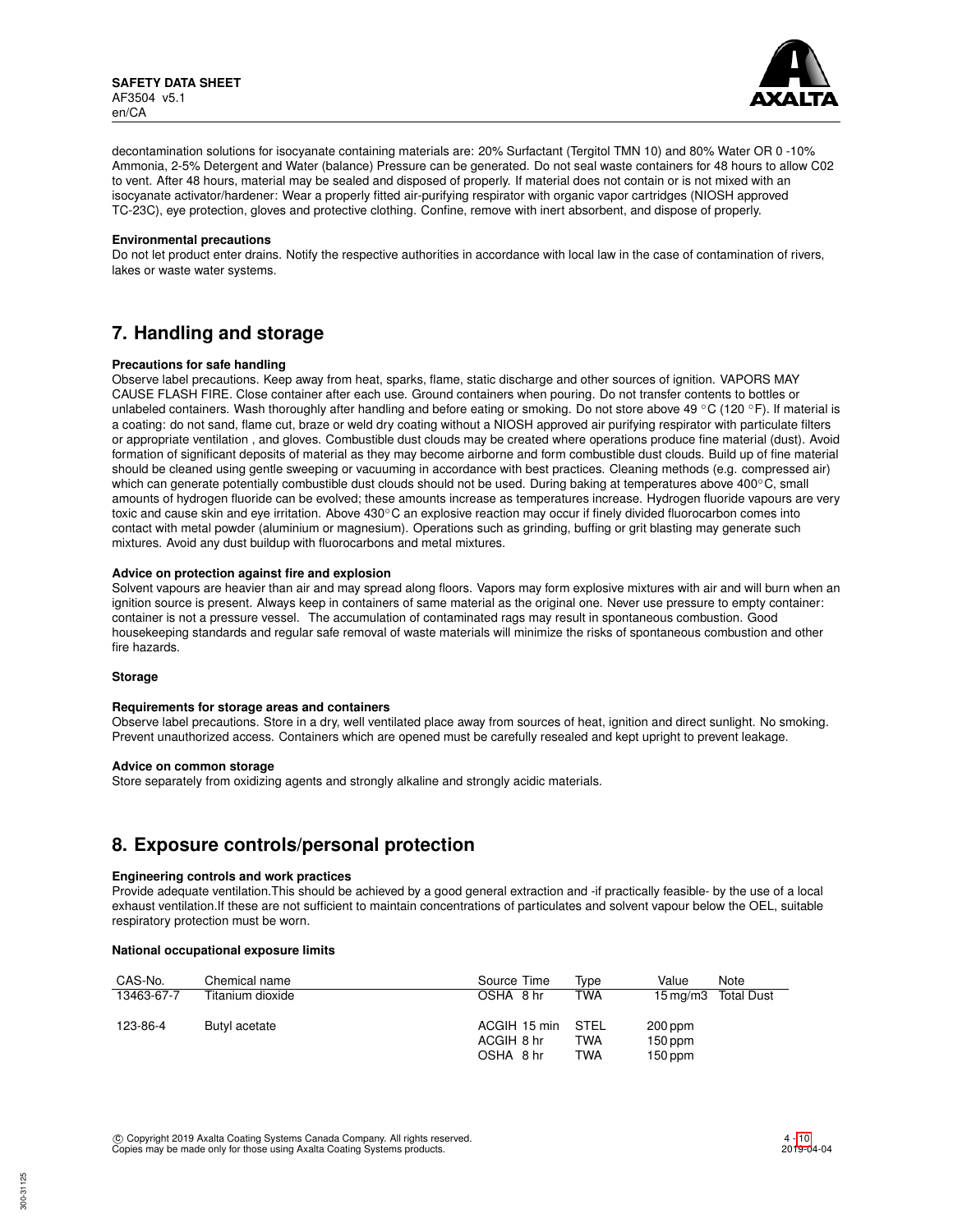**SAFETY DATA SHEET** AF3504 v5.1 en/CA



| CAS-No.  | Chemical name      | Source Time                             | Type                             | Value                           | Note |
|----------|--------------------|-----------------------------------------|----------------------------------|---------------------------------|------|
| 110-43-0 | Methyl amyl ketone | ACGIH 8 hr                              | TWA                              | 50 ppm                          |      |
|          |                    | OSHA 8 hr                               | <b>TWA</b>                       | $100$ ppm                       |      |
| 67-64-1  | Acetone            | ACGIH 15 min<br>ACGIH 8 hr<br>OSHA 8 hr | <b>STEL</b><br>TWA<br><b>TWA</b> | 750 ppm<br>500 ppm<br>1,000 ppm |      |

## **Glossary**

CEIL Ceiling exposure limit

STEL Short term exposure limit

TWA Time weighted average

TWAE Time-Weighted Average

#### **Protective equipment**

Personal protective equipment should be worn to prevent contact with eyes, skin or clothing.

### **Respiratory protection**

Do not breathe vapors or mists. When this product is used with an isocyanate activator/hardener, wear a positive-pressure, supplied-air respirator (NIOSH approved TC-19C) while mixing activator/hardener with paint, during application and until all vapors and spray mist are exhausted. If product is used without isocyanate activator/hardener, a properly fitted air-purifying respirator with organic vapor cartridges (NIOSH TC-23C) and particulate filter (NIOSH TC-84A) may be used. Follow respirator manufacturer's directions for respirator use. Do not permit anyone without protection in the painting area. Refer to the hardener/activator label instructions and SDS for further information. Individuals with history of lung or breathing problems or prior reaction to isocyanates should not use or be exposed to this product if mixed with isocyanate activators/hardeners.

#### **Eye protection**

Desirable in all industrial situations. Goggles are preferred to prevent eye irritation. If safety glasses are substituted, include splash guard or side shields.

## **Skin and body protection**

Neoprene gloves and coveralls are recommended.

#### **Hygiene measures**

Wash skin thoroughly with soap and water or use recognized skin cleanser. Do NOT use solvents or thinners.

#### **Environmental exposure controls**

Do not let product enter drains.

## **9. Physical and chemical properties**

#### **Appearance**

**Form:** liquid **Colour:** white

| Flash point                                                                                                                                                                                                                                                                                                                            | $13^{\circ}$ C                                                                                                                            |
|----------------------------------------------------------------------------------------------------------------------------------------------------------------------------------------------------------------------------------------------------------------------------------------------------------------------------------------|-------------------------------------------------------------------------------------------------------------------------------------------|
| Lower Explosive Limit<br>Upper Explosive Limit<br>Evaporation rate<br>Vapor pressure of principal solvent<br>Solubility of Solvent In Water<br>Vapor density of principal solvent ( $Air = 1$ )<br>Approx. Boiling Range<br>Approx. Freezing Range<br>Gallon Weight (lbs/gal)<br><b>Specific Gravity</b><br>Percent Volatile By Volume | 1.1%<br>7.9%<br>Slower than Ether<br>11.2 hPa<br>moderate<br>4<br>$125\,^{\circ}\mathrm{C}$<br>$-74 - 1843$ °C<br>11.18<br>1.34<br>52.91% |
|                                                                                                                                                                                                                                                                                                                                        |                                                                                                                                           |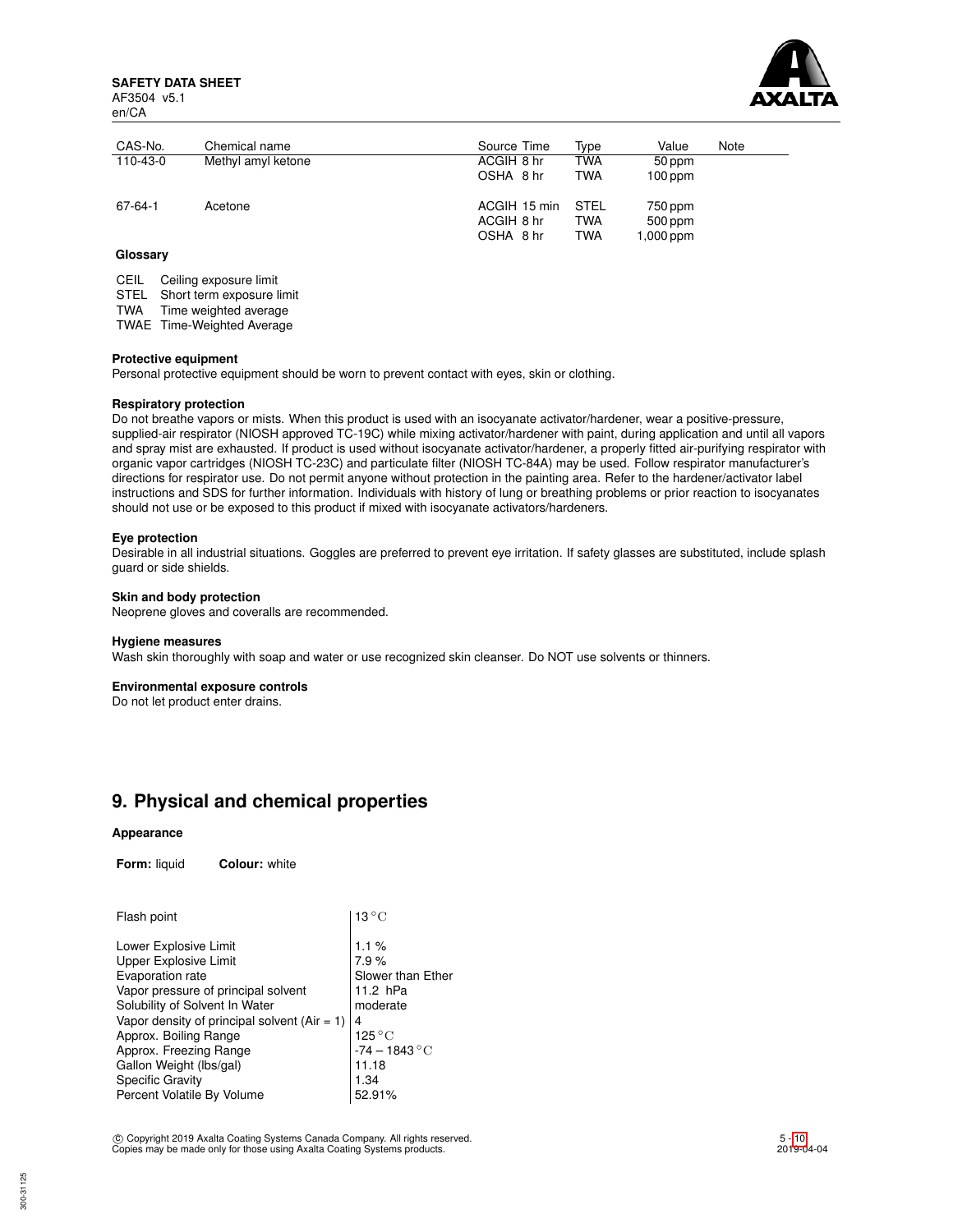

Percent Volatile By Weight | 35.30% Percent Solids By Volume 47.09%<br>Percent Solids By Weight 64.70% Percent Solids By Weight 64.70%<br>
pH (waterborne systems only) Not applicable pH (waterborne systems only) Partition coefficient: n-octanol/water | No data available Ignition temperature 377 °C DIN 51794 Decomposition temperature Not applicable.<br>Viscosity (23 °C) Not applicable. Viscosity  $(23 °C)$  Not applicable. ISO 2431-1993

# **10. Stability and reactivity**

## **Stability**

Stable

## **Conditions to avoid**

Stable under recommended storage and handling conditions (see section 7).

### **Materials to avoid**

None reasonably foreseeable.

### **Hazardous decomposition products**

In the event of fire Carbon monoxide, fluorinated hydrocarbons, hydrogen fluoride, nitrogen oxides may be formed.

### **Hazardous Polymerization**

Will not occur.

#### **Sensitivity to Static Discharge**

Solvent vapors in air may explode if static grounding and bonding is not used during transfer of this product.

#### **Sensitivity to Mechanical Impact**

None known.

## **11. Toxicological information**

### **Information on likely routes of exposure**

### **Inhalation**

May cause nose and throat irritation. May cause nervous system depression characterized by the following progressive steps: headache, dizziness, nausea, staggering gait, confusion, unconsciousness. Reports have associated repeated and prolonged overexposure to solvents with permanent brain and nervous system damage. The thermal decomposition vapours of fluorinated polymers may cause polymer fume fever with flu-like symptoms in humans, especially when smoking contaminated tobacco. If this product mixed with an isocyanate activator/hardener (see SDS for the activator), the following health effects may apply: Exposure to isocyanates may cause respiratory sensitization. This effect may be permanent. Symptoms include an asthma-like reaction with shortness of breath, wheezing, cough or permanent lung sensitization. This effect may be delayed for several hours after exposure. Repeated overexposure to isocyanates may cause a decrease in lung function, which may be permanent. Individuals with lung or breathing problems or prior reactions to isocyanates must not be exposed to vapors or spray mist of this product.

### **Ingestion**

May result in gastrointestinal distress.

#### **Skin or eye contact**

May cause irritation or burning of the eyes. Repeated or prolonged liquid contact may cause skin irritation with discomfort and dermatitis.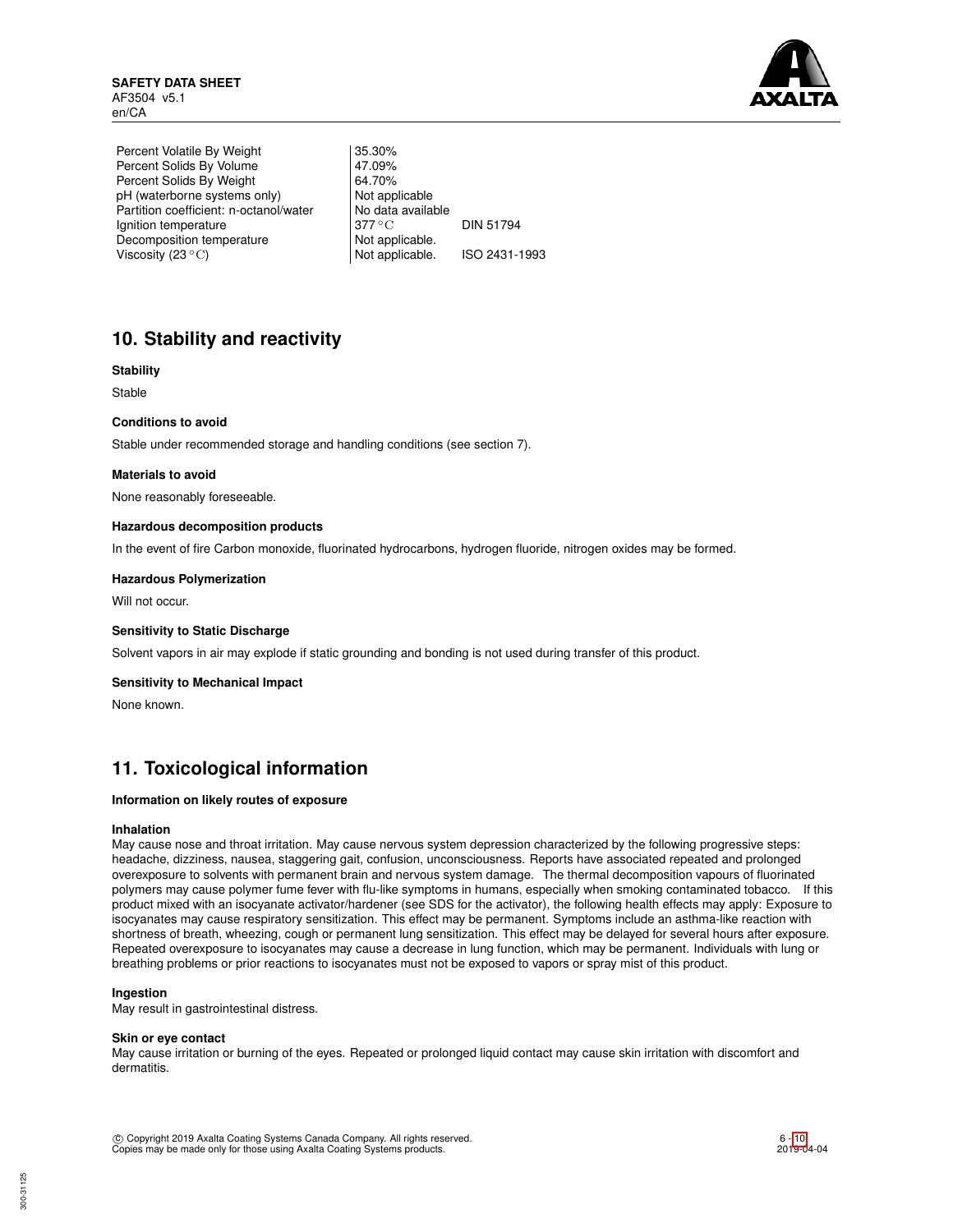

### **Delayed and immediate effects and also chronic effects from short and long term exposure:**

**Acute oral toxicity** not hazardous

#### **Acute dermal toxicity** not hazardous

## **Acute inhalation toxicity**

not hazardous

% of unknown composition: 1.2 %

#### **Skin corrosion/irritation** Not classified according to GHS criteria

**Serious eye damage/eye irritation**

Not classified according to GHS criteria

## **Respiratory sensitisation**

Not classified according to GHS criteria

## **Skin sensitisation**

| Bis(1,2,2,6,6-pentamethyl-4-piperidinyl) sebacate                             | Category 1A |
|-------------------------------------------------------------------------------|-------------|
| Decanedioic acid, methyl 1,2,2,6,6-pentamethyl-4-piperidinyl ester Category 1 |             |
| Trimethyl orthoacetate                                                        | Category 1  |

### **Germ cell mutagenicity**

Not classified according to GHS criteria

### **Carcinogenicity**

Titanium dioxide Category 2

**Toxicity for reproduction** Not classified according to GHS criteria

## **Target Organ Systemic Toxicant - Single exposure**

- **Inhalation**
	- **Narcotic effects** Methyl amyl ketone

## **Target Organ Systemic Toxicant - Repeated exposure**

Not classified according to GHS criteria

#### **Aspiration toxicity**

Not classified according to GHS criteria

## **Numerical measures of toxicity (acute toxicity estimation (ATE),etc. )**

No information available.

## **Symptoms related to the physical, chemical and toxicological characteristics**

Exposure to component solvents vapours concentration in excess of the stated occupational exposure limit may result in adverse health effect such as mucous membrane and respiratory system irritation and adverse effect on kidney, liver and central nervous system. Symptoms and signs include headache, dizziness, fatigue, muscular weakness, drowsiness and in extreme cases, loss of consciousness. Through skin resorbtion, solvents can cause some of the effects described here. Repeated or prolonged contact with the preparation may cause removal of natural fat from the skin resulting in non-allergic contact dermatitis and absorption through the skin. The liquid splashed in the eyes may cause irritation and reversible damage.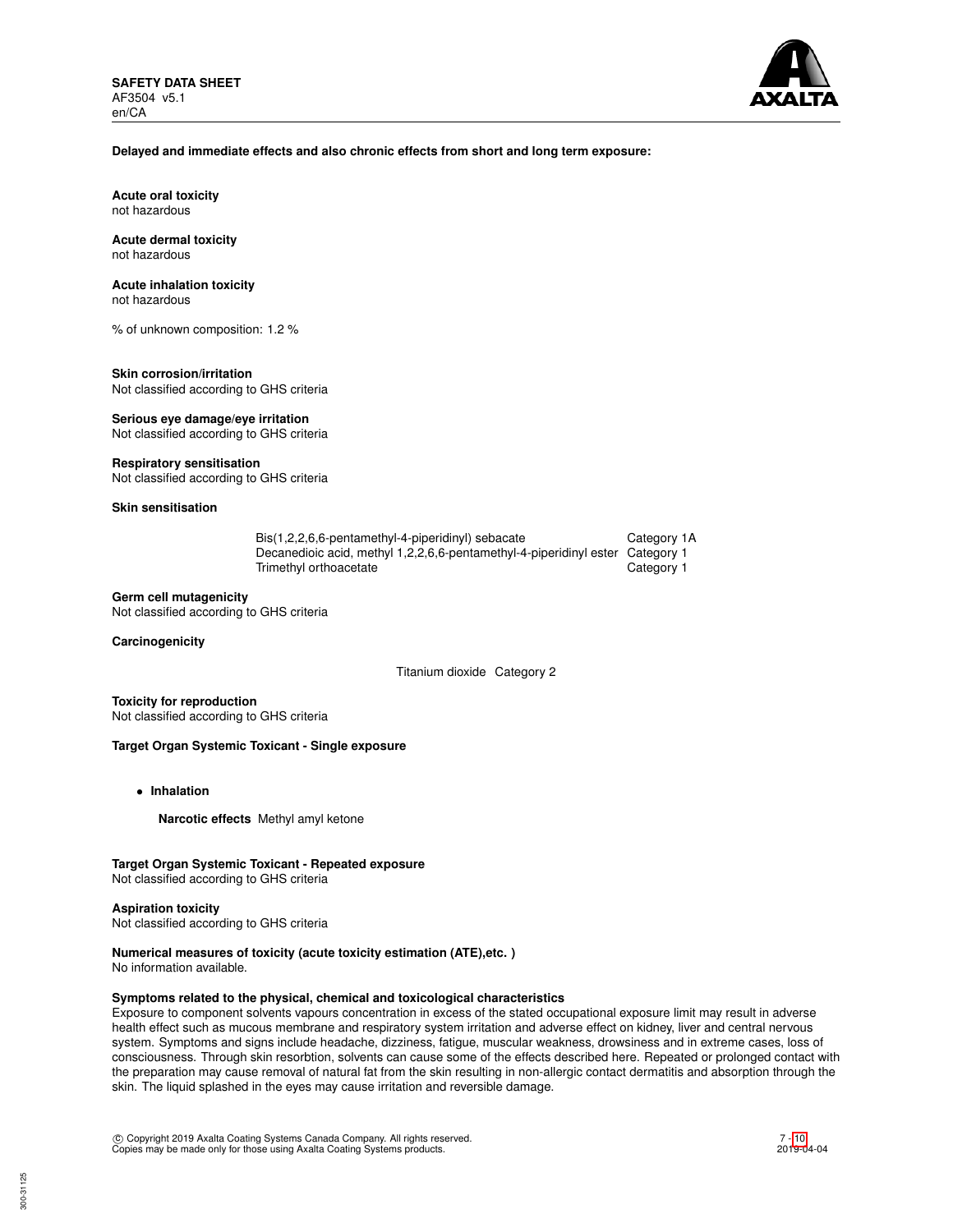

# **12. Ecological information**

There are no data available on the product itself. The product should not be allowed to enter drains or watercourses.

# **13. Disposal considerations**

## **Provincial Waste Classification**

Check appropriate provincial and local waste disposal regulations for proper classifications.

## **Waste Disposal Method**

Do not allow material to contaminate ground water systems. Incinerate or otherwise dispose of waste material in accordance with Federal, State, Provincial, and local requirements. Do not incinerate in closed containers.

## **14. Transport information**

**International transport regulations**

| IMDG (Sea transport)<br>UN number:<br>Proper shipping name:      | 1263<br>PAINT   |
|------------------------------------------------------------------|-----------------|
| Hazard Class:                                                    | 3               |
| Subsidiary Hazard Class:                                         | Not applicable. |
| Packing group:                                                   | н               |
| Marine Pollutant:                                                | no              |
| ICAO/IATA (Air transport)<br>UN number:<br>Proper shipping name: | 1263<br>PAINT   |
| Hazard Class:                                                    | 3               |
| Subsidiary Hazard Class:                                         | Not applicable. |
| Packing group:                                                   | н               |
| TDG<br>UN number:<br>Proper shipping name:                       | 1263<br>PAINT   |
| Hazard Class:                                                    | 3               |
| Subsidiary Hazard Class:                                         | Not applicable. |
| Packing group:                                                   | н               |

#### **Matters needing attention for transportation**

Confirm that there is no breakage, corrosion, or leakage from the container before shipping. Be sure to prevent damage to cargo by loading so as to avoid falling, dropping, or collapse. Ship in appropriate containers with denotation of the content in accordance with the relevant statutes and rules.

## **15. Regulatory information**

## **TSCA Status**

In compliance with TSCA Inventory requirements for commercial purposes.

## **DSL Status**

All components of the mixture are listed on the DSL.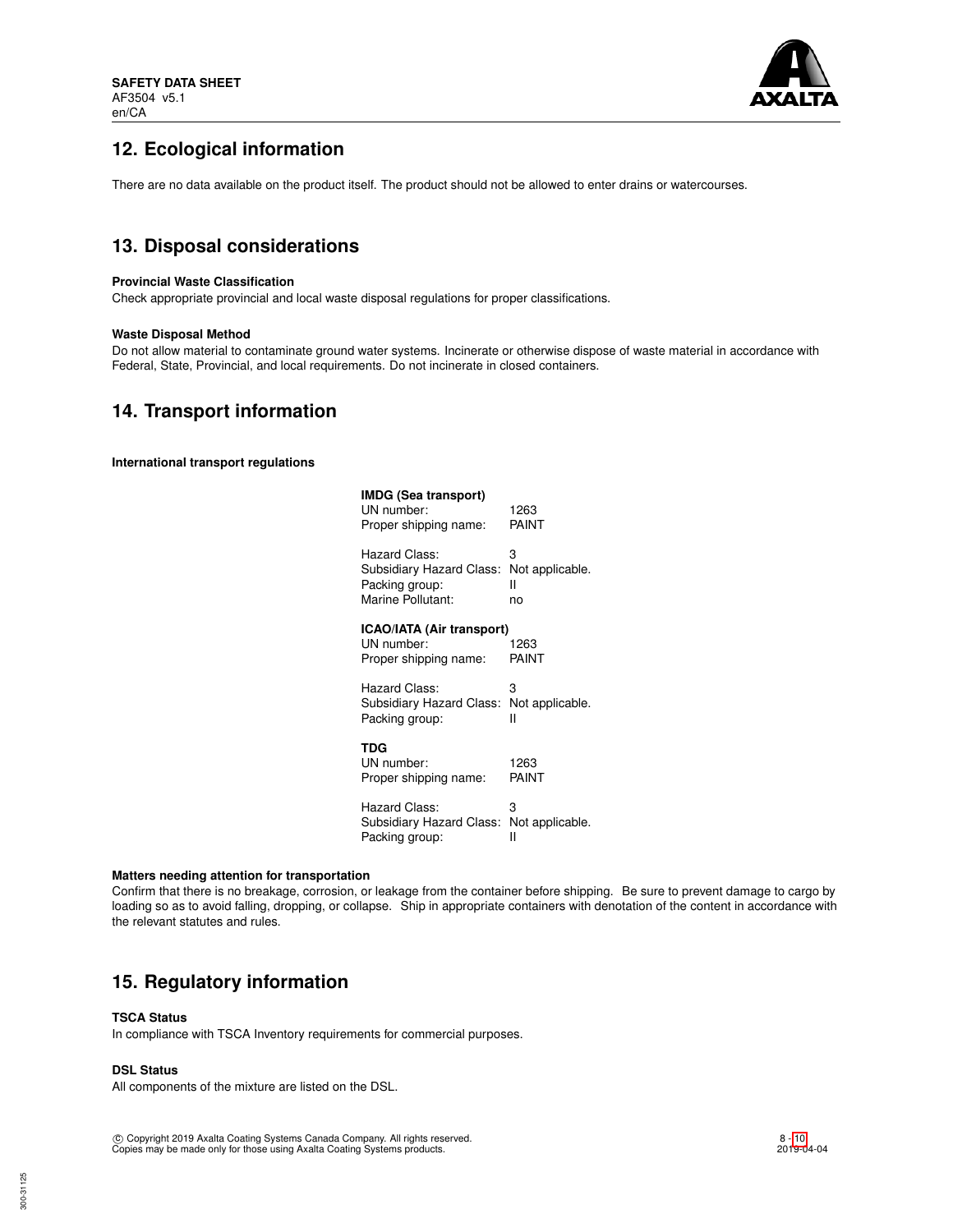

## **Photochemical Reactivity**

Non-photochemically reactive

## **Regulatory information**

|            |                                     |     |                |           | <b>EPCRA</b> |     | CERCLA    | CAA        |
|------------|-------------------------------------|-----|----------------|-----------|--------------|-----|-----------|------------|
| CAS#       | Ingredient                          | 302 | TPO            | RQ.       | 311/312      | 313 | RQ(lbs)   | <b>HAP</b> |
|            | 13463-67-7 Titanium dioxide         | N   | ΝR             | <b>NR</b> | А            | N   | ΝR        | N          |
|            | 123-86-4 Butyl acetate              | N   | <b>NR</b>      | <b>NR</b> | A.C.F        | N   | <b>NR</b> | N          |
| 110-43-0   | Methyl amyl ketone                  | N   | <b>NR</b>      | <b>NR</b> | A,C,F        | N   | <b>NR</b> | N          |
|            | 98-56-6 4-chlorobenzotrifluoride    | N   | <b>NR</b>      | <b>NR</b> | C, F, P      | N   | <b>NR</b> | N          |
| 67-64-1    | Acetone                             | N   | <b>NR</b>      | <b>NR</b> | A,C,F        | N   | 5.000     | N          |
| 763-69-9   | Ethyl 3-ethoxy propionate           | N   | N <sub>R</sub> | <b>NR</b> | <b>NA</b>    | N   | <b>NR</b> | N          |
| 41556-26-7 | $Dis(1,2,2,6,6\text{-pentamethyl-}$ | N   | <b>NR</b>      | <b>NR</b> | A.F          | N   | <b>NR</b> | N          |
|            | 4-piperidinyl) sebacate             |     |                |           |              |     |           |            |
| 82919-37-7 | Decanedioic acid, methyl            | N   | <b>NR</b>      | <b>NR</b> | N            | N   | <b>NR</b> | N          |
|            | $1,2,2,6,6$ -pentamethyl-4-         |     |                |           |              |     |           |            |
|            | piperidinyl ester                   |     |                |           |              |     |           |            |
| 1445-45-0  | Trimethyl orthoacetate              | N   | ΝR             | <b>NR</b> | NA           | N   | ΝR        | N          |
|            |                                     |     |                |           |              |     |           |            |

## **Key:**

| <b>EPCRA</b>                               | Emergency Planning and Community Right-to-know Act (aka Title III, SARA)                                                                                                                                                                       |  |  |  |
|--------------------------------------------|------------------------------------------------------------------------------------------------------------------------------------------------------------------------------------------------------------------------------------------------|--|--|--|
| 302                                        | Extremely hazardous substances                                                                                                                                                                                                                 |  |  |  |
| $311/312$ Categories $F =$ Fire Hazard     | $A = Acute$ Hazard<br>$R =$ Reactivity Hazard $C =$ Chronic Hazard<br>P = Pressure Related Hazard                                                                                                                                              |  |  |  |
| 313 Information                            | Section 313 Supplier Notification - The chemicals listed above with<br>a 'Y' in the 313 column are subject to reporting requirements of<br>Section 313 of the Emergency Planning and Community<br>Right-to-Know act of 1986 and of 40 CFR 372. |  |  |  |
| CERCLA<br>HAP<br>TPQ.<br>RQ.<br>NA.<br>NR. | Comprehensive Emergency Response, Compensation and Liability Act of 1980.<br>Listed as a Clean Air Act Hazardous Air Pollutant.<br>Threshold Planning Quantity.<br><b>Reportable Quantity</b><br>not available<br>not regulated                |  |  |  |

# **16. Other information**

HMIS rating H: 2 F: 3 R: 0

Glossary of Terms:

ACGIH | American Conference of Governmental Industrial Hygienists.<br>
IARC | International Agency for Research on Cancer.

- IARC | International Agency for Research on Cancer.<br>
NTP | National Toxicology Program.
- NTP National Toxicology Program.<br>OEL Cocupational Exposure Limit
- Occupational Exposure Limit

OSHA | Occupational Safety and Health Administration.<br>STEL | Short term exposure limit

- STEL Short term exposure limit<br>TWA Time-weighted average.
- Time-weighted average.
- PNOR Particles not otherwise regulated.

PNOC Particles not otherwise classified.

NOTE: The list (above) of glossary terms may be modified.